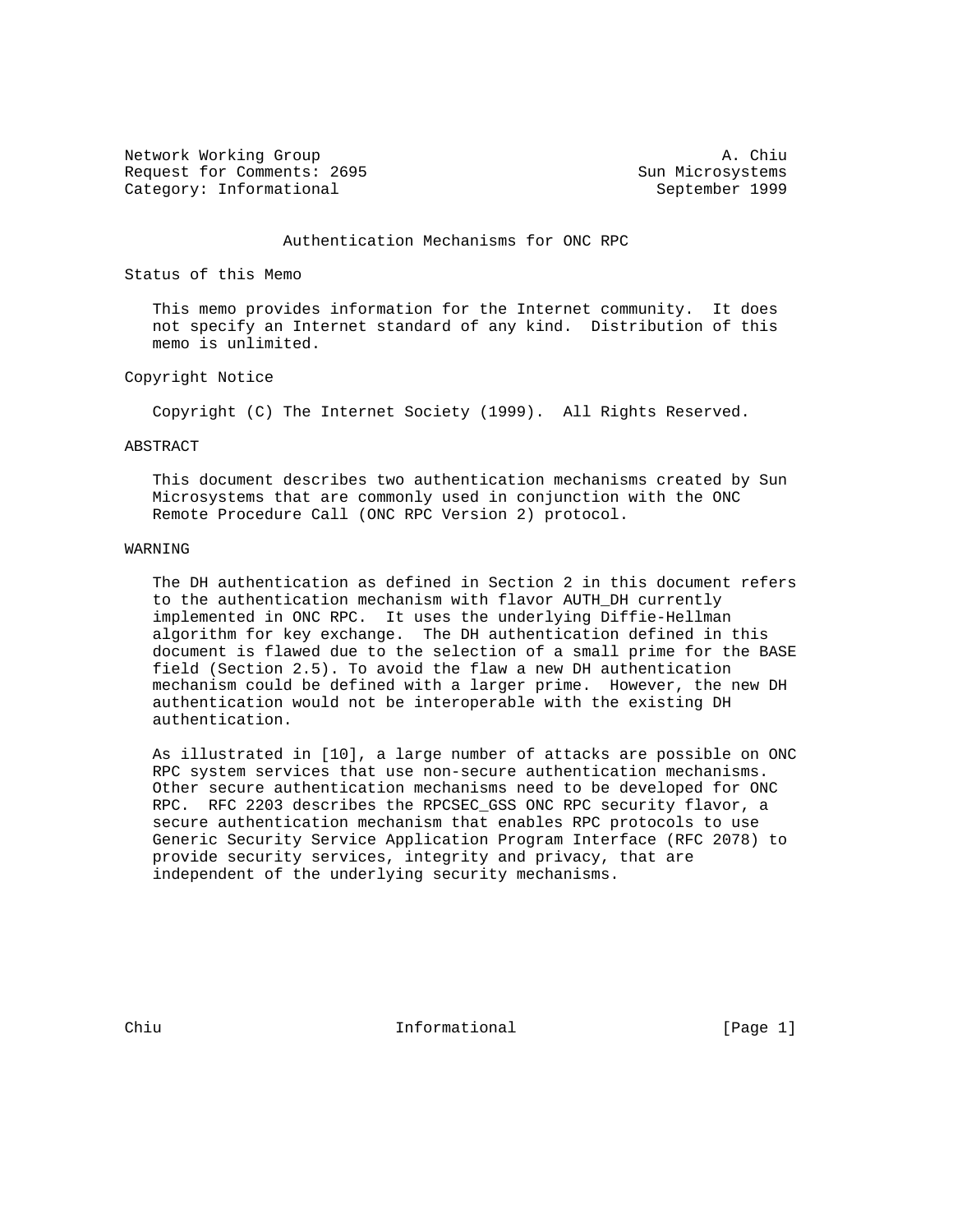# Table of Contents

| 2.3 Nicknames and Clock Synchronization  5                        |  |
|-------------------------------------------------------------------|--|
| 2.4 DH Authentication Protocol Specification  5                   |  |
| 2.4.1 The Full Network Name Credential and Verifier (Client)  6   |  |
| 2.4.2 The Nickname Credential and Verifier (Client)  8            |  |
|                                                                   |  |
|                                                                   |  |
| 3. Kerberos-based Authentication  10                              |  |
|                                                                   |  |
| 3.2 Kerberos-based Authentication Protocol Specification  11      |  |
| 3.2.1 The Full Network Name Credential and Verifier (Client) . 12 |  |
| 3.2.2 The Nickname Credential and Verifier (Client)  14           |  |
| 3.2.3 The Nickname Verifier (Server)  15                          |  |
| 3.2.4 Kerberos-specific Authentication Status Values  15          |  |
|                                                                   |  |
|                                                                   |  |
|                                                                   |  |
|                                                                   |  |

## 1. Introduction

 The ONC RPC protocol provides the fields necessary for a client to identify itself to a service, and vice-versa, in each call and reply message. Security and access control mechanisms can be built on top of this message authentication. Several different authentication protocols can be supported.

 This document specifies two authentication protocols created by Sun Microsystems that are commonly used: Diffie-Hellman (DH) authentication and Kerberos (Version 4) based authentication.

 As a prerequisite to reading this document, the reader is expected to be familiar with [1] and [2]. This document uses terminology and definitions from [1] and [2].

2. Diffie-Hellman Authentication

 System authentication (defined in [1]) suffers from some problems. It is very UNIX oriented, and can be easily faked (there is no attempt to provide cryptographically secure authentication).

Chiu Informational [Page 2]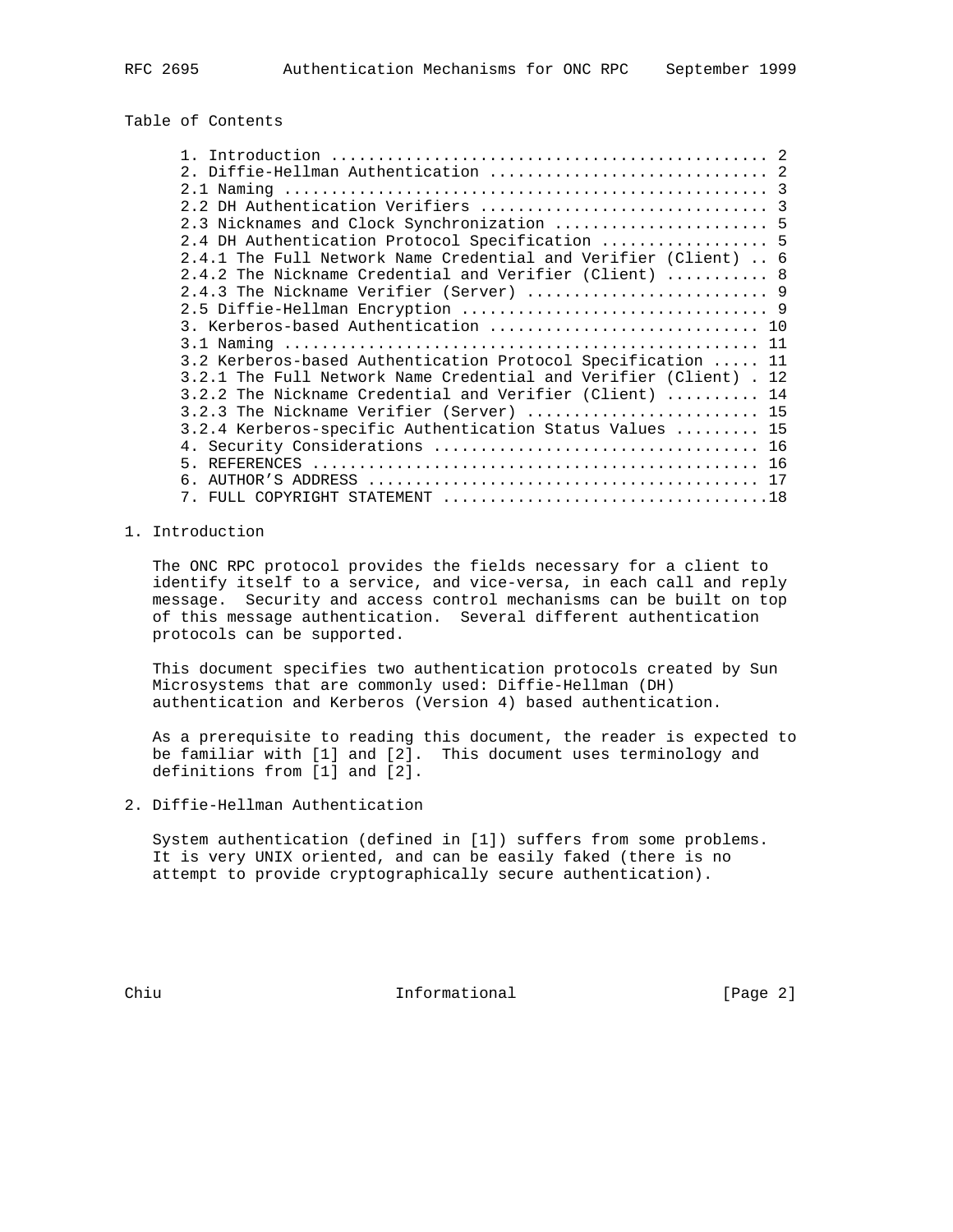DH authentication was created to address these problems. However, it has been compromised [9] due to the selection of a small length for the prime in the ONC RPC implementation. While the information provided here will be useful for implementors to ensure interoperability with existing applications that use DH authentication, it is strongly recommended that new applications use more secure authentication, and that existing applications that currently use DH authentication migrate to more robust authentication mechanisms.

### 2.1 Naming

 The client is addressed by a simple string of characters instead of by an operating system specific integer. This string of characters is known as the "netname" or network name of the client. The server is not allowed to interpret the contents of the client's name in any other way except to identify the client. Thus, netnames should be unique for every client in the Internet.

 It is up to each operating system's implementation of DH authentication to generate netnames for its users that insure this uniqueness when they call upon remote servers. Operating systems already know how to distinguish users local to their systems. It is usually a simple matter to extend this mechanism to the network. For example, a UNIX(tm) user at Sun with a user ID of 515 might be assigned the following netname: "unix.515@sun.com". This netname contains three items that serve to insure it is unique. Going backwards, there is only one naming domain called "sun.com" in the Internet. Within this domain, there is only one UNIX(tm) user with user ID 515. However, there may be another user on another operating system, for example VMS, within the same naming domain that, by coincidence, happens to have the same user ID. To insure that these two users can be distinguished we add the operating system name. So one user is "unix.515@sun.com" and the other is "vms.515@sun.com". The first field is actually a naming method rather than an operating system name. It happens that today there is almost a one-to-one correspondence between naming methods and operating systems. If the world could agree on a naming standard, the first field could be the name of that standard, instead of an operating system name.

2.2 DH Authentication Verifiers

 Unlike System authentication, DH authentication does have a verifier so the server can validate the client's credential (and vice-versa). The contents of this verifier are primarily an encrypted timestamp. The server can decrypt this timestamp, and if it is within an accepted range relative to the current time, then the client must have encrypted it correctly. The only way the client could encrypt

Chiu Informational [Page 3]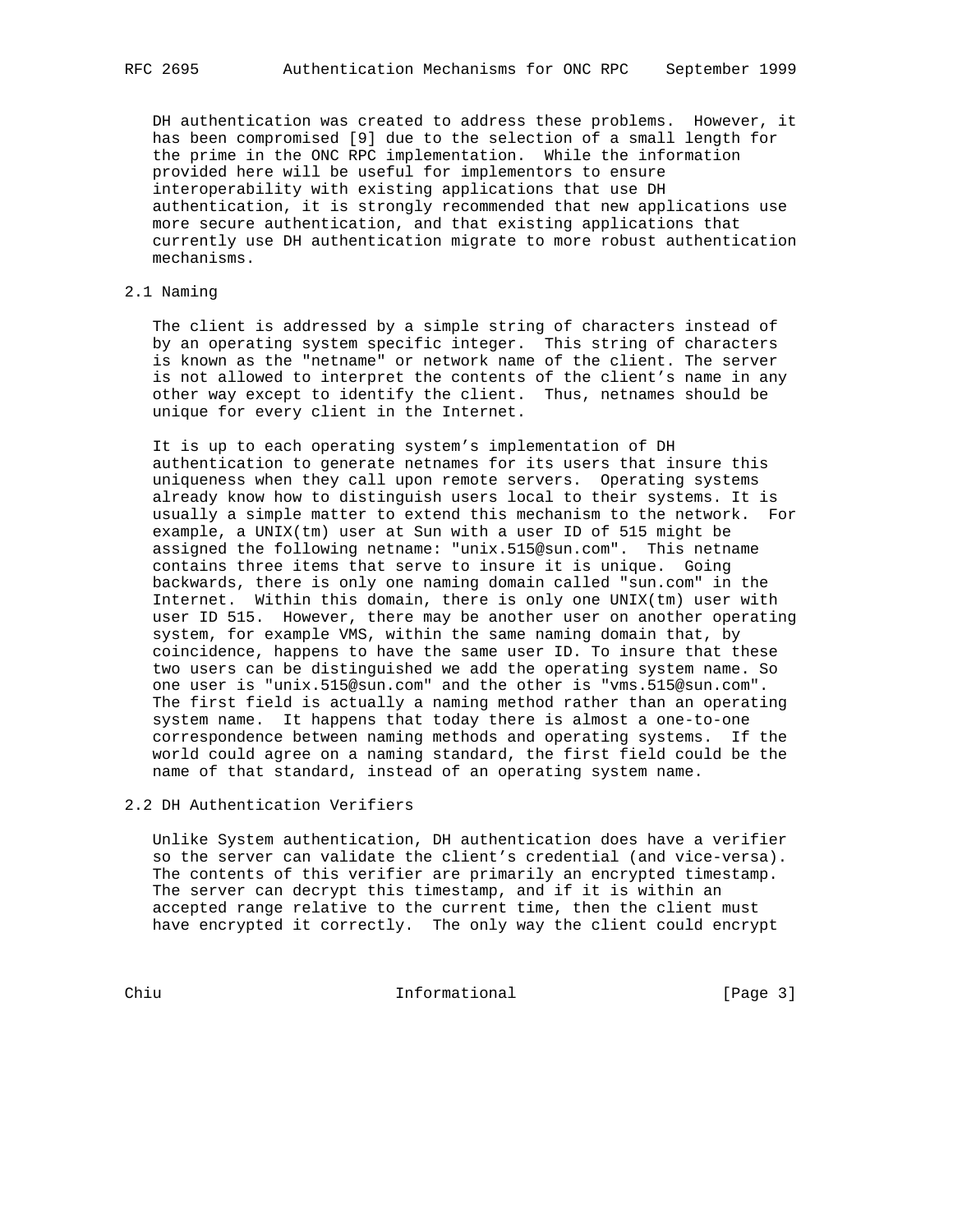it correctly is to know the "conversation key" of the RPC session, and if the client knows the conversation key, then it must be the real client.

 The conversation key is a DES [5] key which the client generates and passes to the server in the first RPC call of a session. The conversation key is encrypted using a public key scheme in this first transaction. The particular public key scheme used in DH authentication is Diffie-Hellman [3] with 192-bit keys. The details of this encryption method are described later.

 The client and the server need the same notion of the current time in order for all of this to work, perhaps by using the Network Time Protocol [4]. If network time synchronization cannot be guaranteed, then the client can determine the server's time before beginning the conversation using a time request protocol.

 The way a server determines if a client timestamp is valid is somewhat complicated. For any other transaction but the first, the server just checks for two things:

 (1) the timestamp is greater than the one previously seen from the same client. (2) the timestamp has not expired.

 A timestamp is expired if the server's time is later than the sum of the client's timestamp plus what is known as the client's "ttl" (standing for "time-to-live" - you can think of this as the lifetime for the client's credential). The "ttl" is a number the client passes (encrypted) to the server in its first transaction.

 In the first transaction, the server checks only that the timestamp has not expired. Also, as an added check, the client sends an encrypted item in the first transaction known as the "ttl verifier" which must be equal to the time-to-live minus 1, or the server will reject the credential. If either check fails, the server rejects the credential with an authentication status of AUTH\_BADCRED, however if the timestamp is earlier than the previous one seen, the server returns an authentication status of AUTH\_REJECTEDCRED.

 The client too must check the verifier returned from the server to be sure it is legitimate. The server sends back to the client the timestamp it received from the client, minus one second, encrypted with the conversation key. If the client gets anything different than this, it will reject it, returning an AUTH\_INVALIDRESP authentication status to the user.

Chiu **Informational** Informational [Page 4]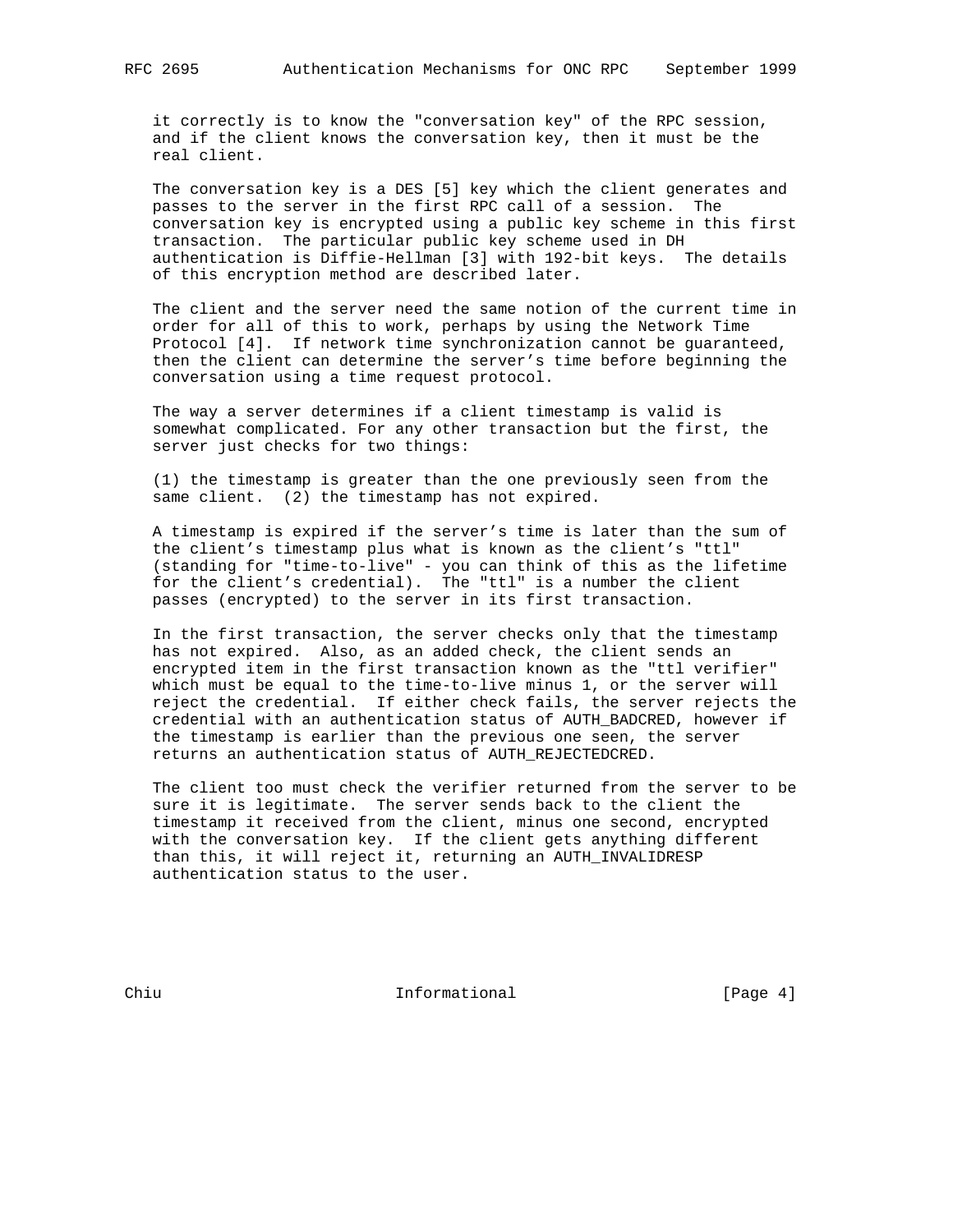#### 2.3 Nicknames and Clock Synchronization

 After the first transaction, the server's DH authentication subsystem returns in its verifier to the client an integer "nickname" which the client may use in its further transactions instead of passing its netname. The nickname could be an index into a table on the server which stores for each client its netname, decrypted conversation key and ttl.

 Though they originally were synchronized, the client's and server's clocks can get out of synchronization again. When this happens the server returns to the client an authentication status of AUTH\_REJECTEDVERF at which point the client should attempt to resynchronize.

 A client may also get an AUTH\_BADCRED error when using a nickname that was previously valid. The reason is that the server's nickname table is a limited size, and it may flush entries whenever it wants. A client should resend its original full name credential in this case and the server will give it a new nickname. If a server crashes, the entire nickname table gets flushed, and all clients will have to resend their original credentials.

2.4 DH Authentication Protocol Specification

 There are two kinds of credentials: one in which the client uses its full network name, and one in which it uses its "nickname" (just an unsigned integer) given to it by the server. The client must use its fullname in its first transaction with the server, in which the server will return to the client its nickname. The client may use its nickname in all further transactions with the server. There is no requirement to use the nickname, but it is wise to use it for performance reasons.

The following definitions are used for describing the protocol:

 enum authdh\_namekind { ADN\_FULLNAME = 0, ADN\_NICKNAME = 1 }; typedef opaque des\_block[8]; /\* 64-bit block of encrypted data \*/ const MAXNETNAMELEN = 255; /\* maximum length of a netname \*/

 The flavor used for all DH authentication credentials and verifiers is "AUTH\_DH", with the numerical value 3. The opaque data constituting the client credential encodes the following structure:

Chiu **Informational** Informational [Page 5]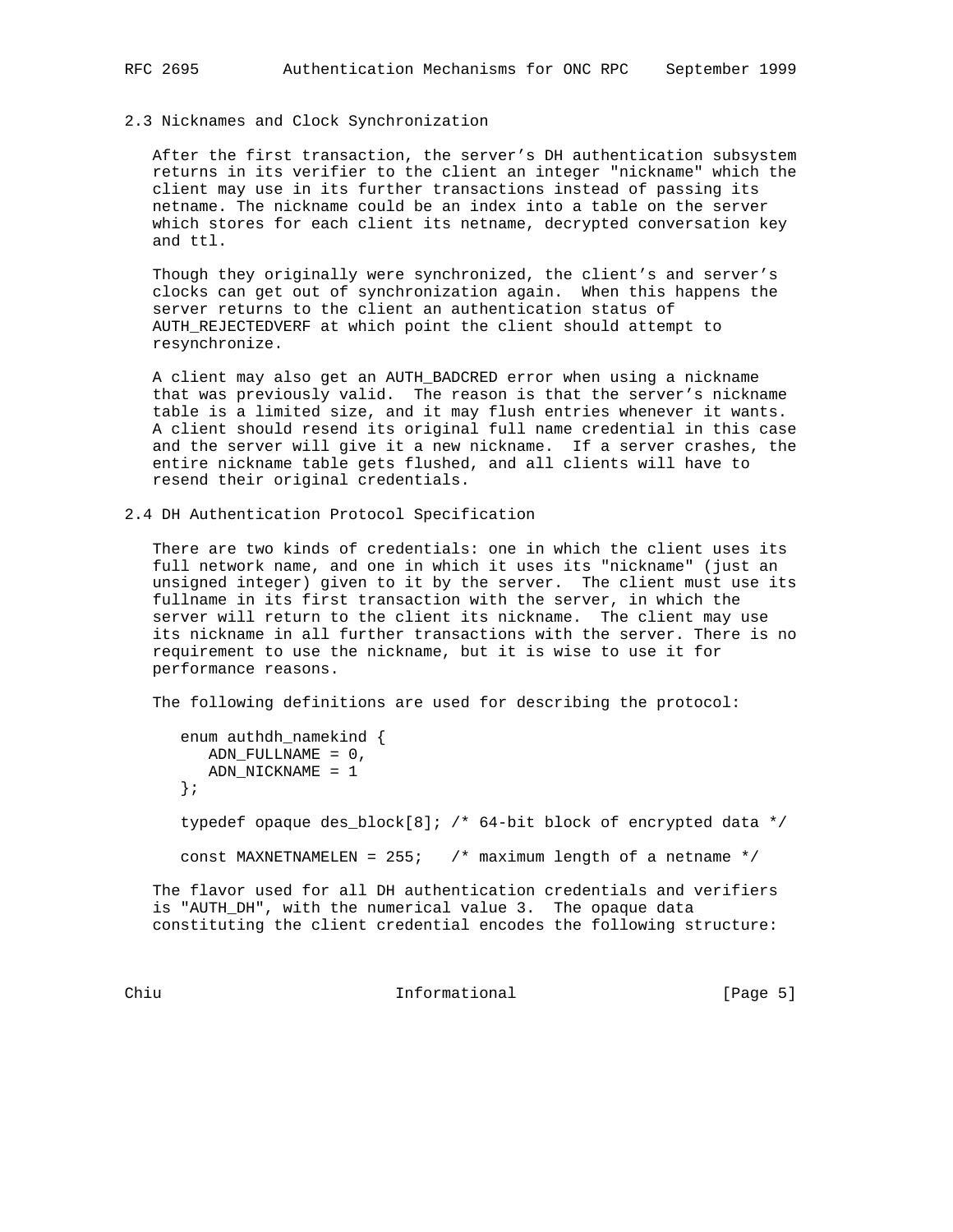```
union authdh_cred switch (authdh_namekind namekind) {
 case ADN_FULLNAME:
    authdh_fullname fullname;
 case ADN_NICKNAME:
    authdh_nickname nickname;
 };
 The opaque data constituting a verifier that accompanies a client
 credential encodes the following structure:
 union authdh_verf switch (authdh_namekind namekind) {
 case ADN_FULLNAME:
    authdh_fullname_verf fullname_verf;
 case ADN_NICKNAME:
    authdh_nickname_verf nickname_verf;
 };
 The opaque data constituting a verifier returned by a server in
 response to a client request encodes the following structure:
 struct authdh_server_verf;
```
These structures are described in detail below.

2.4.1 The Full Network Name Credential and Verifier (Client)

 First, the client creates a conversation key for the session. Next, the client fills out the following structure:

| timestamp<br>seconds<br>32 bits | timestamp<br>micro seconds<br>32 bits | ttl<br>32 bits | $tt1 - 1$<br>32 bits |     |
|---------------------------------|---------------------------------------|----------------|----------------------|-----|
|                                 |                                       |                | 95                   | דרו |

 The fields are stored in XDR (external data representation) format. The timestamp encodes the time since midnight, January 1, 1970. These 128 bits of data are then encrypted in the DES CBC mode, using the conversation key for the session, and with an initialization vector of 0. This yields:

|                | m |         |         |         |       |
|----------------|---|---------|---------|---------|-------|
| T <sup>1</sup> |   | ጥ2      | W1      | W2      |       |
| 32 bits        |   | 32 bits | 32 bits | 32 bits |       |
|                |   |         |         | 9 5     | 1 2 7 |

Chiu **Informational** Informational [Page 6]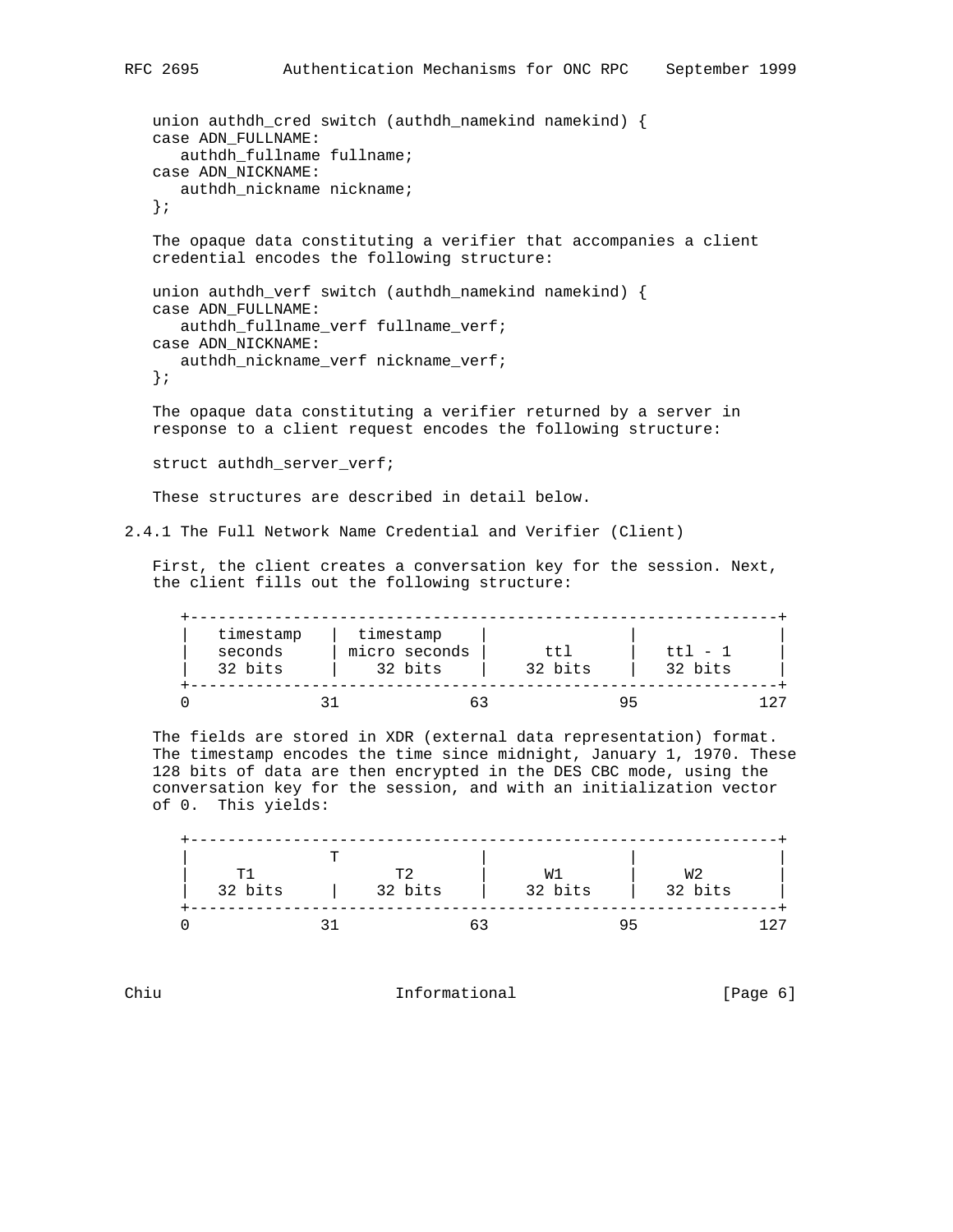where T1, T2, W1, and W2 are all 32-bit quantities, and have some correspondence to the original quantities occupying their positions, but are now interdependent on each other for proper decryption. The 64 bit sequence comprising T1 and T2 is denoted by T.

 The full network name credential is represented as follows using XDR notation:

```
 struct authdh_fullname {
     string name<MAXNETNAMELEN>; /* netname of client */
 des_block key; /* encrypted conversation key */
opaque w1[4]; \qquad \qquad \qquad \qquad \wedge^* W1 \qquad \qquad \qquad \qquad \qquad \wedge^* };
```
 The conversation key is encrypted using the "common key" using the ECB mode. The common key is a DES key that is derived from the Diffie-Hellman public and private keys, and is described later.

The verifier is represented as follows:

```
 struct authdh_fullname_verf {
                            \frac{\pi}{1} (the 64 bits of T1 and T2) */<br>\frac{\pi}{1} */
  opaque w2[4]; /* W2 */*
 };
```
 Note that all of the encrypted quantities (key, w1, w2, timestamp) in the above structures are opaque.

 The fullname credential and its associated verifier together contain the network name of the client, an encrypted conversation key, the ttl, a timestamp, and a ttl verifier that is one less than the ttl. The ttl is actually the lifetime for the credential. The server will accept the credential if the current server time is "within" the time indicated in the timestamp plus the ttl. Otherwise, the server rejects the credential with an authentication status of AUTH\_BADCRED. One way to insure that requests are not replayed would be for the server to insist that timestamps are greater than the previous one seen, unless it is the first transaction. If the timestamp is earlier than the previous one seen, the server returns an authentication status of AUTH\_REJECTEDCRED.

 The server returns a authdh\_server\_verf structure, which is described in detail below. This structure contains a "nickname", which may be used for subsequent requests in the current conversation.

Chiu **Informational** Informational [Page 7]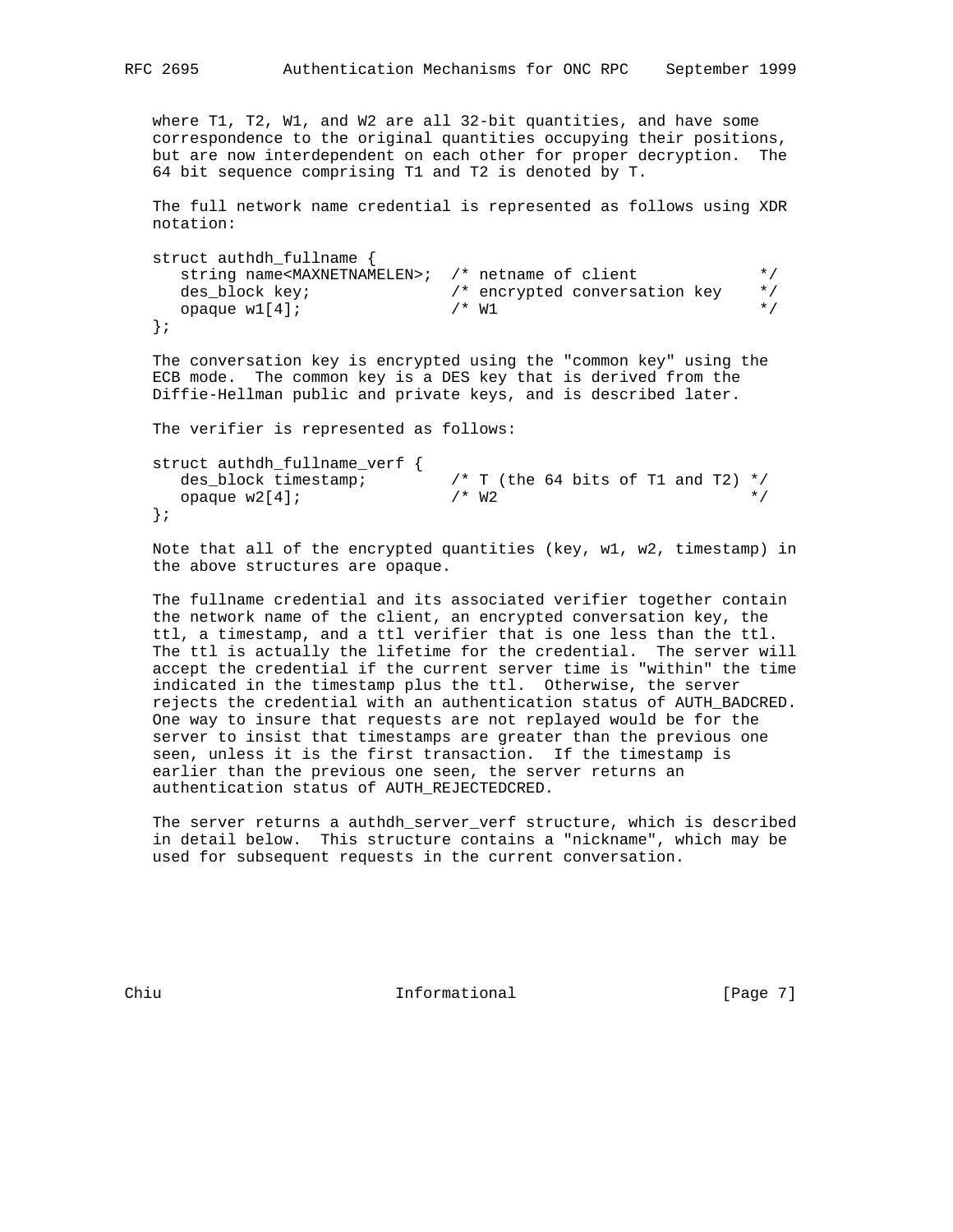# 2.4.2 The Nickname Credential and Verifier (Client)

 In transactions following the first, the client may use the shorter nickname credential and verifier for efficiency. First, the client fills out the following structure:

| timestamp          |  | timestamp                |  |
|--------------------|--|--------------------------|--|
| seconds<br>32 bits |  | micro seconds<br>32 bits |  |
|                    |  |                          |  |
|                    |  |                          |  |

 The fields are stored in XDR (external data representation) format. These 64 bits of data are then encrypted in the DES ECB mode, using the conversation key for the session. This yields:

| (T1) |         | (T2) |    |
|------|---------|------|----|
|      | ᡣ       |      |    |
|      | 64 bits |      |    |
|      |         |      |    |
|      | 21      |      | 63 |

The nickname credential is represented as follows using XDR notation:

```
 struct authdh_nickname {
  unsigned int nickname; /* nickname returned by server */
 };
```
The nickname verifier is represented as follows using XDR notation:

```
 struct authdh_nickname_verf {
                             /* T (the 64 bits of T1 and T2) */opaque w[4]; \qquad \qquad /* Set to zero \qquad \qquad */
 };
```
 The nickname credential may be reject by the server for several reasons. An authentication status of AUTH\_BADCRED indicates that the nickname is no longer valid. The client should retry the request using the fullname credential. AUTH\_REJECTEDVERF indicates that the nickname verifier is not valid. Again, the client should retry the request using the fullname credential.

Chiu **Informational** Informational [Page 8]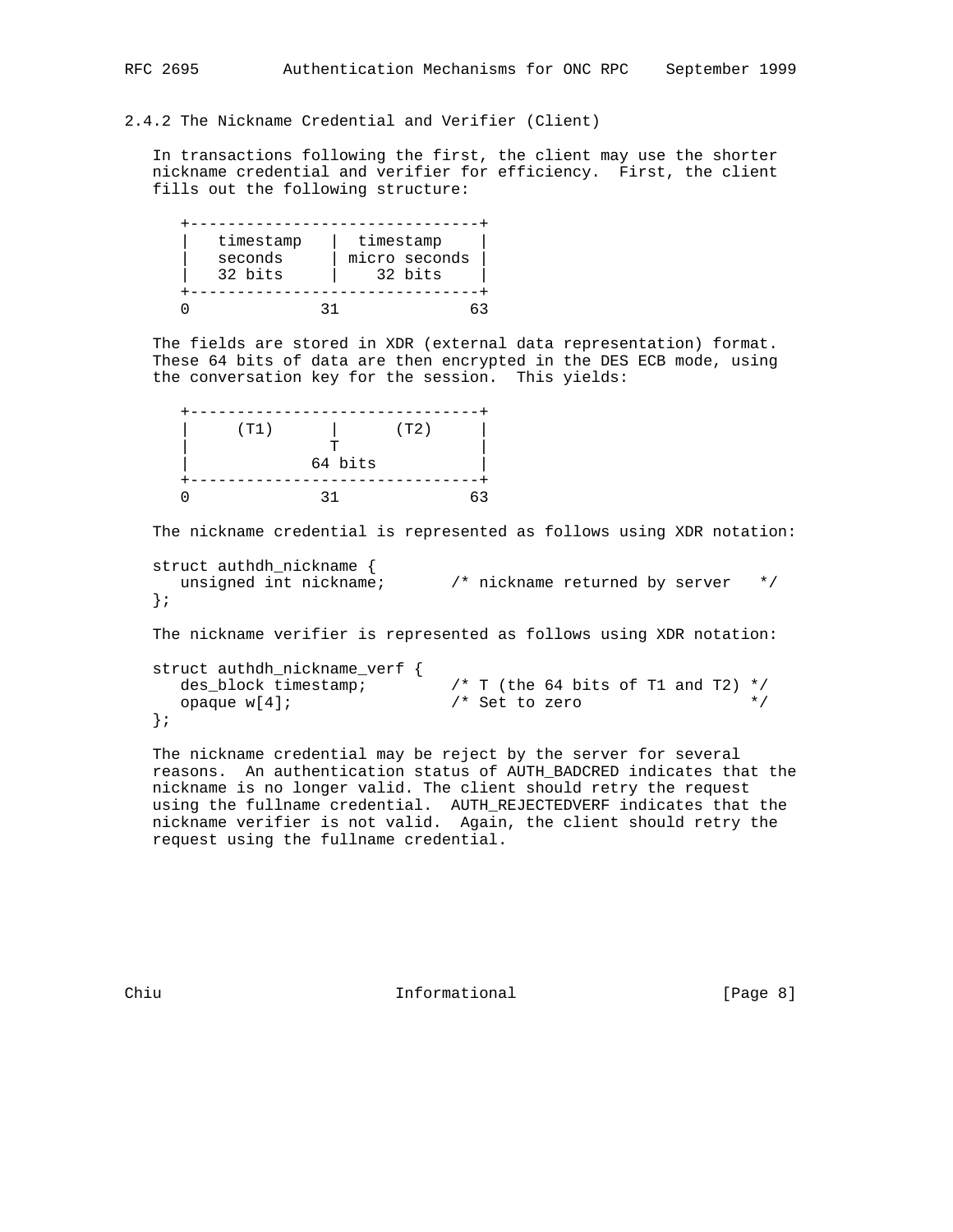2.4.3 The Nickname Verifier (Server)

```
 The server never returns a credential. It returns only one kind of
 verifier, i.e., the nickname verifier. This has the following XDR
   representation:
```

```
 struct authdh_server_verf {
   des_block timestamp_verf; /* timestamp verifier (encrypted) */
   unsigned int nickname; /* new client nickname (unencrypted) */
 };
```
 The timestamp verifier is constructed in exactly the same way as the client nickname credential. The server sets the timestamp value to the value the client sent minus one second and encrypts it in DES ECB mode using the conversation key. The server also sends the client a nickname to be used in future transactions (unencrypted).

2.5 Diffie-Hellman Encryption

 In this scheme, there are two constants "BASE" and "MODULUS" [3]. The particular values Sun has chosen for these for the DH authentication protocol are:

const BASE =  $3$ ; const MODULUS = "d4a0ba0250b6fd2ec626e7efd637df76c716e22d0944b88b";

Note that the modulus is represented above as a hexadecimal string.

 The way this scheme works is best explained by an example. Suppose there are two people "A" and "B" who want to send encrypted messages to each other. So, A and B both generate "secret" keys at random which they do not reveal to anyone. Let these keys be represented as SK(A) and SK(B). They also publish in a public directory their "public" keys. These keys are computed as follows:

 $PK(A) = (BASE ** SK(A))$  mod MODULUS  $PK(B) = (BASE ** SK(B))$  mod MODULUS

 The "\*\*" notation is used here to represent exponentiation. Now, both A and B can arrive at the "common" key between them, represented here as CK(A, B), without revealing their secret keys.

Chiu **Informational** Informational [Page 9]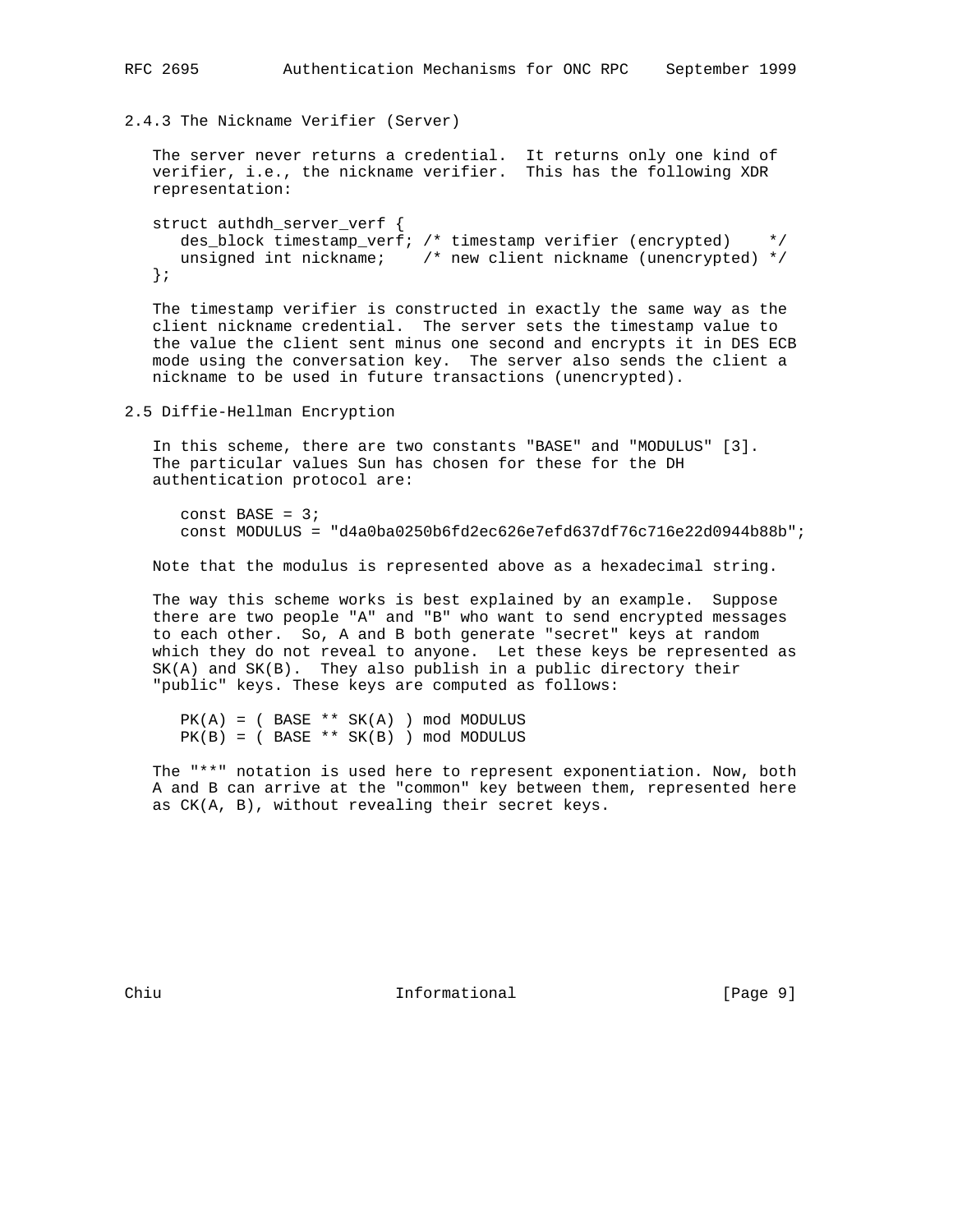A computes:

 $CK(A, B) = (PK(B) ** SK(A)) \text{ mod MODULUS}$ 

while B computes:

 $CK(A, B) = (PK(A) ** SK(B)) \text{ mod MODULUS}$ 

These two can be shown to be equivalent:

 $(PK(B)$  \*\*  $SK(A))$  mod MODULUS =  $(PK(A)$  \*\*  $SK(B))$  mod MODULUS

 We drop the "mod MODULUS" parts and assume modulo arithmetic to simplify things:

 $PK(B)$  \*\*  $SK(A) = PK(A)$  \*\*  $SK(B)$ 

Then, replace  $PK(B)$  by what B computed earlier and likewise for  $PK(A)$ .

 $(BASE ** SK(B)) ** SK(A) = (BASE ** SK(A)) ** SK(B)$ 

which leads to:

BASE \*\*  $(SK(A) * SK(B)) = BASE ** (SK(A) * SK(B))$ 

This common key  $CK(A, B)$  is not used to encrypt the timestamps used in the protocol. Rather, it is used only to encrypt a conversation key which is then used to encrypt the timestamps. The reason for doing this is to use the common key as little as possible, for fear that it could be broken. Breaking the conversation key is a far less damaging, since conversations are relatively short-lived.

 The conversation key is encrypted using 56-bit DES keys, yet the common key is 192 bits. To reduce the number of bits, 56 bits are selected from the common key as follows. The middle-most 8-bytes are selected from the common key, and then parity is added to the lower order bit of each byte, producing a 56-bit key with 8 bits of parity.

 Only 48 bits of the 8-byte conversation key are used in the DH Authentication scheme. The least and most significant bits of each byte of the conversation key are unused.

3. Kerberos-based Authentication

 Conceptually, Kerberos-based authentication is very similar to DH authentication. The major difference is, Kerberos-based authentication takes advantage of the fact that Kerberos tickets have

Chiu Informational [Page 10]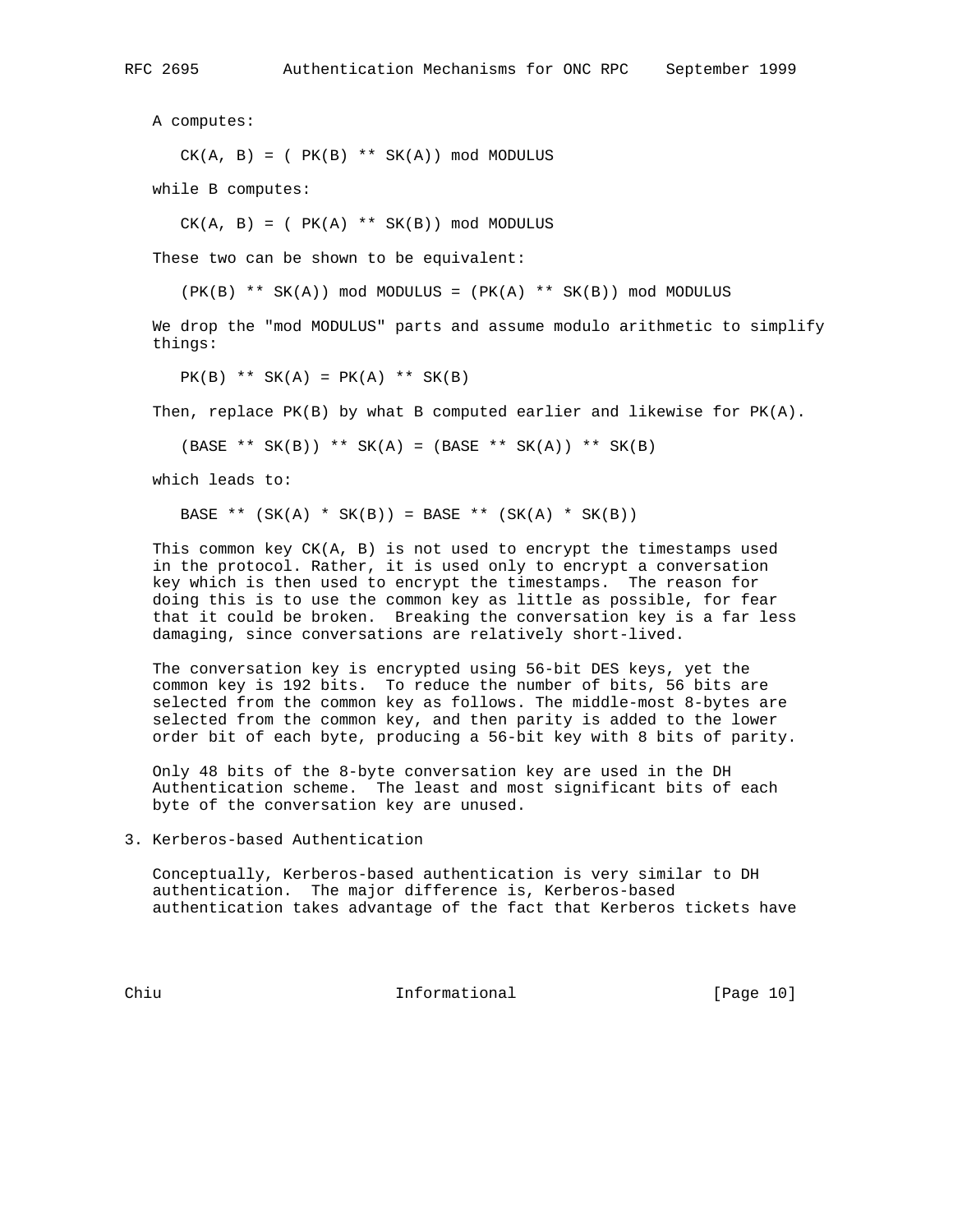encoded in them the client name and the conversation key. This RFC does not describe Kerberos name syntax, protocols and ticket formats. The reader is referred to [6], [7], and [8].

### 3.1 Naming

 A Kerberos name contains three parts. The first is the principal name, which is usually a user's or service's name. The second is the instance, which in the case of a user is usually NULL. Some users may have privileged instances, however, such as root or admin. In the case of a service, the instance is the name of the machine on which it runs; that is, there can be an NFS service running on the machine ABC, which is different from the NFS service running on the machine XYZ. The third part of a Kerberos name is the realm. The realm corresponds to the Kerberos service providing authentication for the principal. When writing a Kerberos name, the principal name is separated from the instance (if not NULL) by a period, and the realm (if not the local realm) follows, preceded by an "@" sign. The following are examples of valid Kerberos names:

 billb jis.admin srz@lcs.mit.edu treese.root@athena.mit.edu

3.2 Kerberos-based Authentication Protocol Specification

 The Kerberos-based authentication protocol described is based on Kerberos version 4.

 There are two kinds of credentials: one in which the client uses its full network name, and one in which it uses its "nickname" (just an unsigned integer) given to it by the server. The client must use its fullname in its first transaction with the server, in which the server will return to the client its nickname. The client may use its nickname in all further transactions with the server. There is no requirement to use the nickname, but it is wise to use it for performance reasons.

The following definitions are used for describing the protocol:

```
 enum authkerb4_namekind {
   AKN_FULLNAME = 0,
   AKN_NICKNAME = 1
 };
```
Chiu **Informational** [Page 11]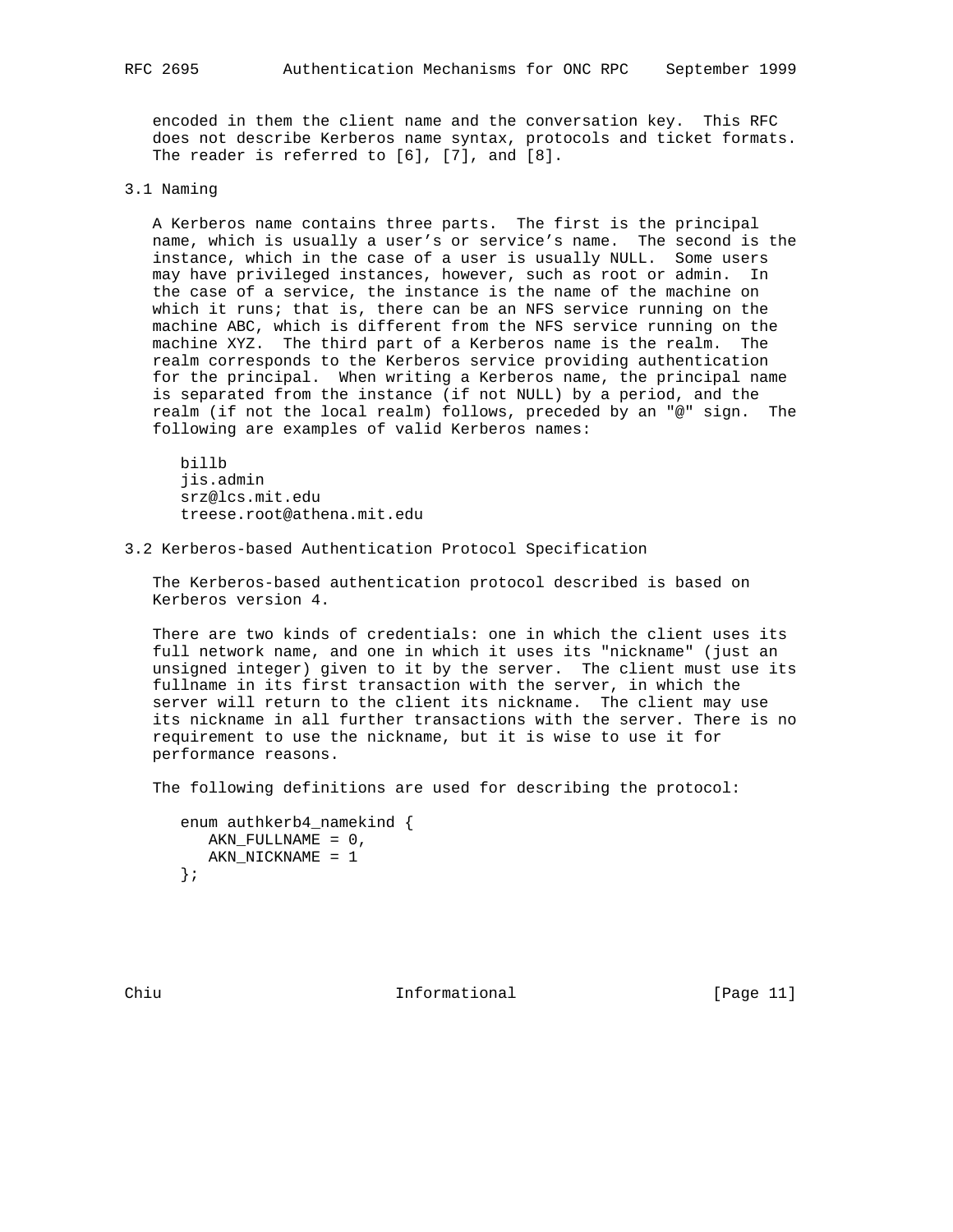```
 The flavor used for all Kerberos-based authentication credentials and
    verifiers is "AUTH_KERB4", with numerical value 4. The opaque data
    constituting the client credential encodes the following structure:
   union authkerb4_cred switch (authkerb4_namekind namekind) {
   case AKN_FULLNAME:
       authkerb4_fullname fullname;
   case AKN_NICKNAME:
      authkerb4_nickname nickname;
    };
   The opaque data constituting a verifier that accompanies a client
   credential encodes the following structure:
   union authkerb4_verf switch (authkerb4_namekind namekind) {
   case AKN_FULLNAME:
      authkerb4_fullname_verf fullname_verf;
   case AKN_NICKNAME:
      authkerb4_nickname_verf nickname_verf;
    };
   The opaque data constituting a verifier returned by a server in
   response to a client request encodes the following structure:
  struct authkerb4 server verf;
    These structures are described in detail below.
3.2.1 The Full Network Name Credential and Verifier (Client)
```
 First, the client must obtain a Kerberos ticket from the Kerberos Server. The ticket contains a Kerberos session key, which will become the conversation key. Next, the client fills out the following structure:

| timestamp<br>seconds<br>32 bits | timestamp<br>micro seconds<br>32 bits | ttl<br>32 bits | $t_{\rm}$ t <sub>1</sub> $-1$<br>32 bits |
|---------------------------------|---------------------------------------|----------------|------------------------------------------|
|                                 |                                       | 95             |                                          |

 The fields are stored in XDR (external data representation) format. The timestamp encodes the time since midnight, January 1, 1970. "ttl" is identical in meaning to the corresponding field in Diffie- Hellman authentication: the credential "time-to-live" for the

Chiu Informational [Page 12]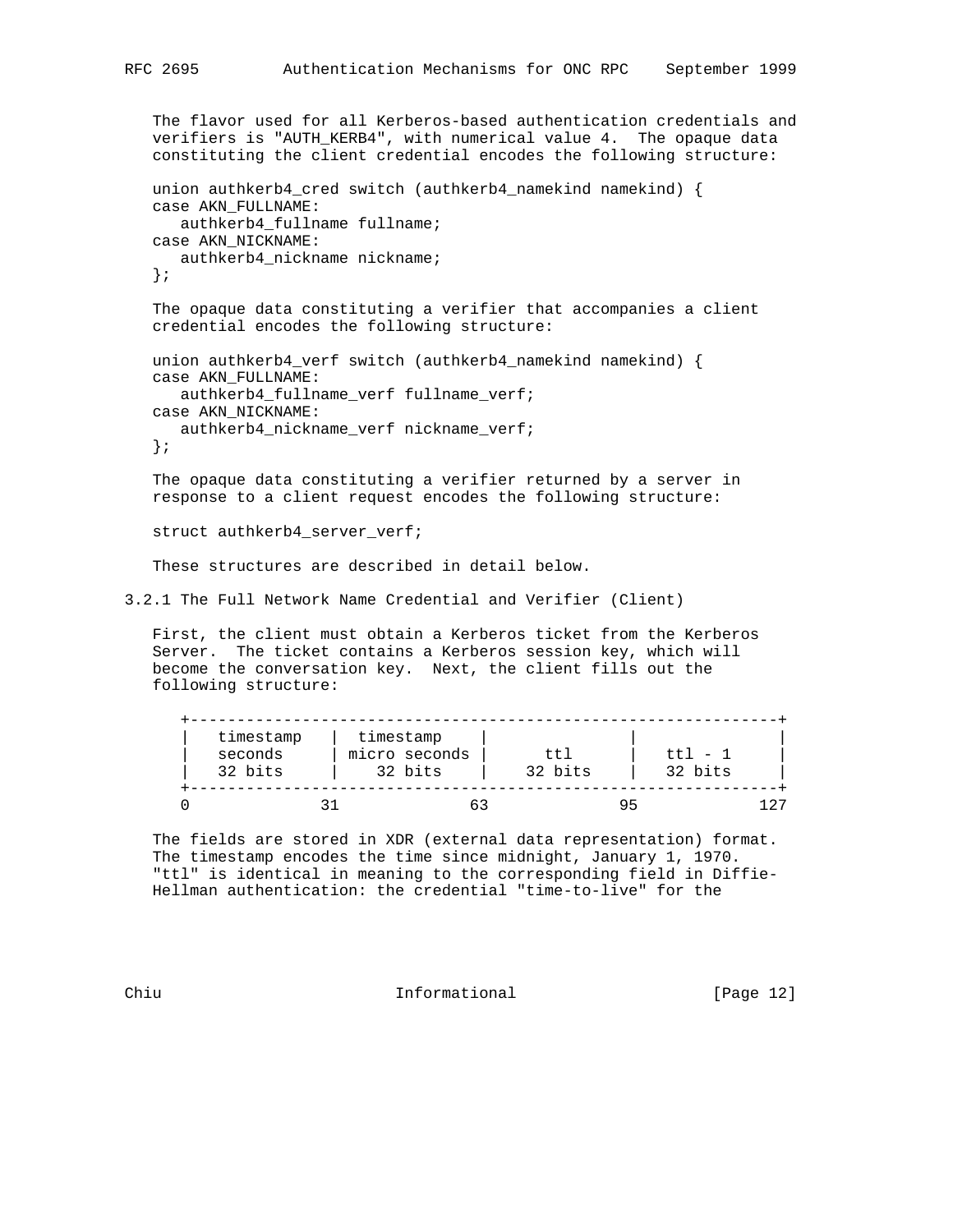conversation being initiated. These 128 bits of data are then encrypted in the DES CBC mode, using the conversation key, and with an initialization vector of 0. This yields:

| <b>T</b> 1<br>32 bits | ጥገ<br>32 bits | W 1<br>32 bits | W2<br>32 bits |  |
|-----------------------|---------------|----------------|---------------|--|
|                       |               |                |               |  |

 where T1, T2, W1, and W2 are all 32-bit quantities, and have some correspondence to the original quantities occupying their positions, but are now interdependent on each other for proper decryption. The 64 bit sequence comprising T1 and T2 is denoted by T.

 The full network name credential is represented as follows using XDR notation:

 struct authkerb4\_fullname { opaque ticket<>; /\* kerberos ticket for the server \*/ opaque w1[4];  $\angle$  /\* W1  $\angle$  /\* W1  $\angle$  }; The verifier is represented as follows: struct authkerb4\_fullname\_verf {  $\frac{1}{2}$  /\* T (the 64 bits of T1 and T2) \*/<br>/\* W2 opaque  $w2[4]$ ;  $/$ \*  $W2$  \*/ };

 Note that all of the client-encrypted quantities (w1, w2, timestamp) in the above structures are opaque. The client does not encrypt the Kerberos ticket for the server.

 The fullname credential and its associated verifier together contain the Kerberos ticket (which contains the client name and the conversation key), the ttl, a timestamp, and a ttl verifier that is one less than the ttl. The ttl is actually the lifetime for the credential. The server will accept the credential if the current server time is "within" the time indicated in the timestamp plus the ttl. Otherwise, the server rejects the credential with an authentication status of AUTH\_BADCRED. One way to insure that requests are not replayed would be for the server to insist that timestamps are greater than the previous one seen, unless it is the first transaction. If the timestamp is earlier than the previous one seen, the server returns an authentication status of AUTH\_REJECTEDCRED.

Chiu **Informational** [Page 13]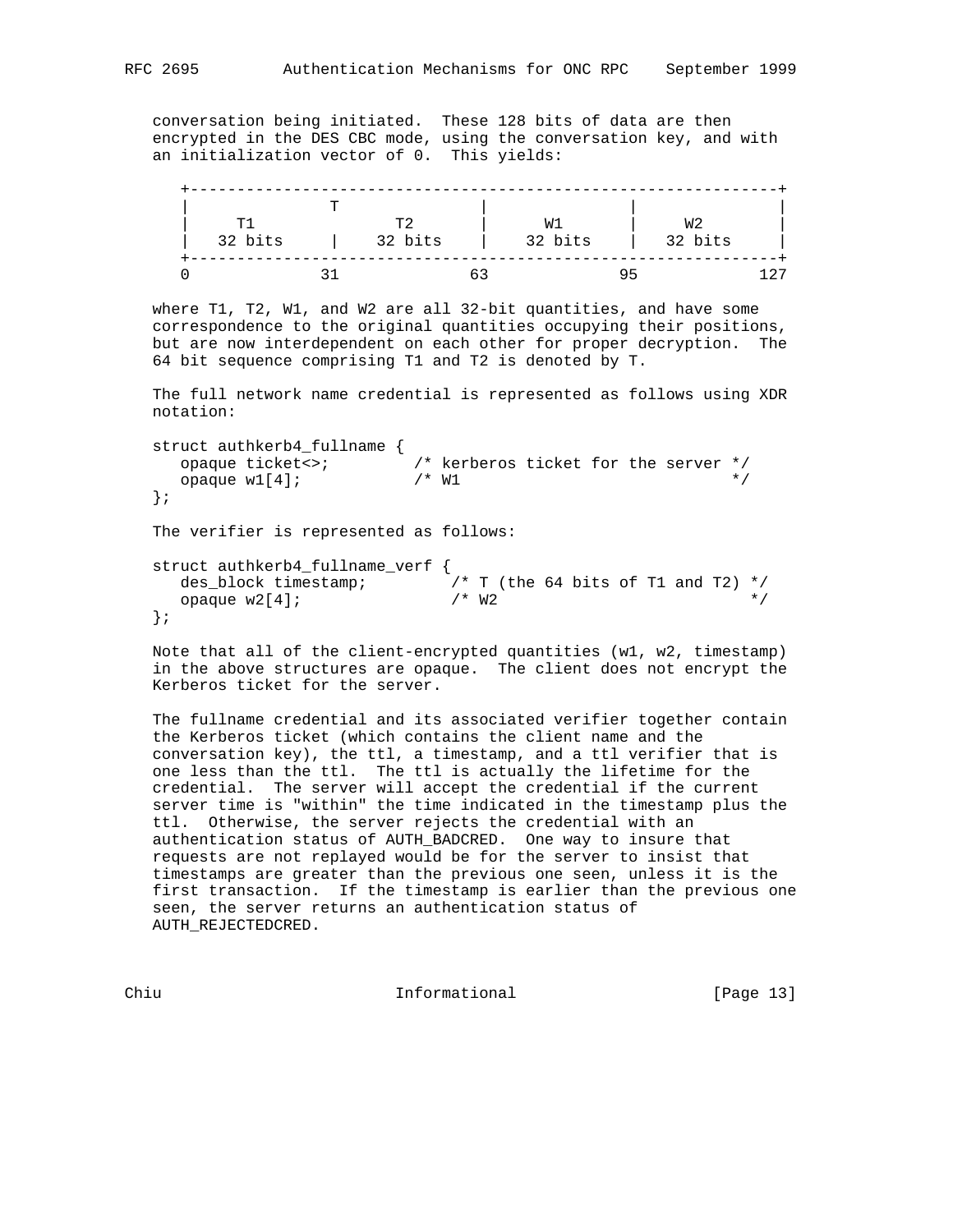The server returns a authkerb4\_server\_verf structure, which is described in detail below. This structure contains a "nickname", which may be used for subsequent requests in the current session.

3.2.2 The Nickname Credential and Verifier (Client)

 In transactions following the first, the client may use the shorter nickname credential and verifier for efficiency. First, the client fills out the following structure:

| timestamp | timestamp     |
|-----------|---------------|
| seconds   | micro seconds |
| 32 bits   | 32 bits       |
|           |               |
|           |               |

 The fields are stored in XDR (external data representation) format. These 64 bits of data are then encrypted in the DES ECB mode, using the conversation key for the session. This yields:

| (T1) |         | (T2) |    |
|------|---------|------|----|
|      | ᠇᠇      |      |    |
|      | 64 bits |      |    |
|      |         |      |    |
|      |         |      | 63 |

The nickname credential is represented as follows using XDR notation:

```
 struct authkerb4_nickname {
  unsigned int nickname; /* nickname returned by server */
 };
```
The nickname verifier is represented as follows using XDR notation:

```
 struct authkerb4_nickname_verf {
 des_block timestamp; /* T (the 64 bits of T1 and T2) */
 opaque w[4]; /* Set to zero */
   };
```
 The nickname credential may be reject by the server for several reasons. An authentication status of AUTH\_BADCRED indicates that the nickname is no longer valid. The client should retry the request using the fullname credential. AUTH\_REJECTEDVERF indicates that the nickname verifier is not valid. Again, the client should retry the

Chiu Informational [Page 14]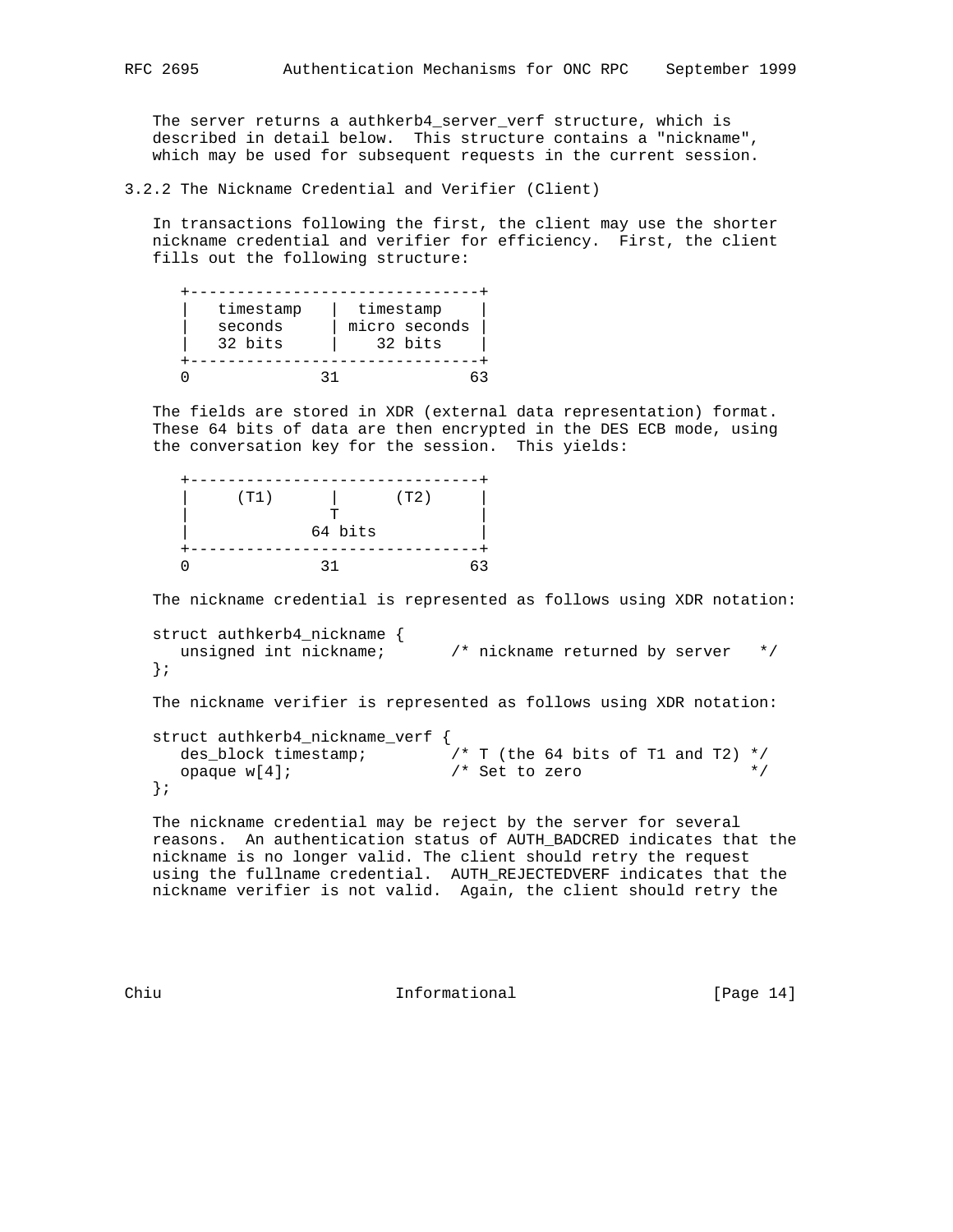request using the fullname credential. AUTH\_TIMEEXPIRE indicates that the session's Kerberos ticket has expired. The client should initiate a new session by obtaining a new Kerberos ticket.

3.2.3 The Nickname Verifier (Server)

 The server never returns a credential. It returns only one kind of verifier, i.e., the nickname verifier. This has the following XDR representation:

```
 struct authkerb4_server_verf {
  des_block timestamp_verf; /* timestamp verifier (encrypted) * /
  unsigned int nickname; /* new client nickname (unencrypted) */
 };
```
 The timestamp verifier is constructed in exactly the same way as the client nickname credential. The server sets the timestamp value to the value the client sent minus one second and encrypts it in DES ECB mode using the conversation key. The server also sends the client a nickname to be used in future transactions (unencrypted).

3.2.4 Kerberos-specific Authentication Status Values

 The server may return to the client one of the following errors in the authentication status field:

enum auth\_stat {

| * kerberos errors<br>$\star$ / |                                                                                                       |
|--------------------------------|-------------------------------------------------------------------------------------------------------|
|                                | AUTH KERB GENERIC = $8$ , $\prime$ * Any Kerberos-specific error other<br>than the following          |
|                                | AUTH_TIMEEXPIRE = $9$ , $\prime$ * The client's ticket has expired                                    |
|                                | AUTH TKT FILE = $10$ , $\prime$ * The server was unable to find the<br>ticket file. The client should |
|                                | create a new session by obtaining a<br>new ticket                                                     |
| AUTH DECODE = $11$ ,           | $\prime$ * The server is unable to decode the<br>authenticator of the client's ticket */              |
| AUTH NET ADDR = 12             | /* The network address of the client<br>does not match the address contained<br>in the ticket         |

};

Chiu **Informational** [Page 15]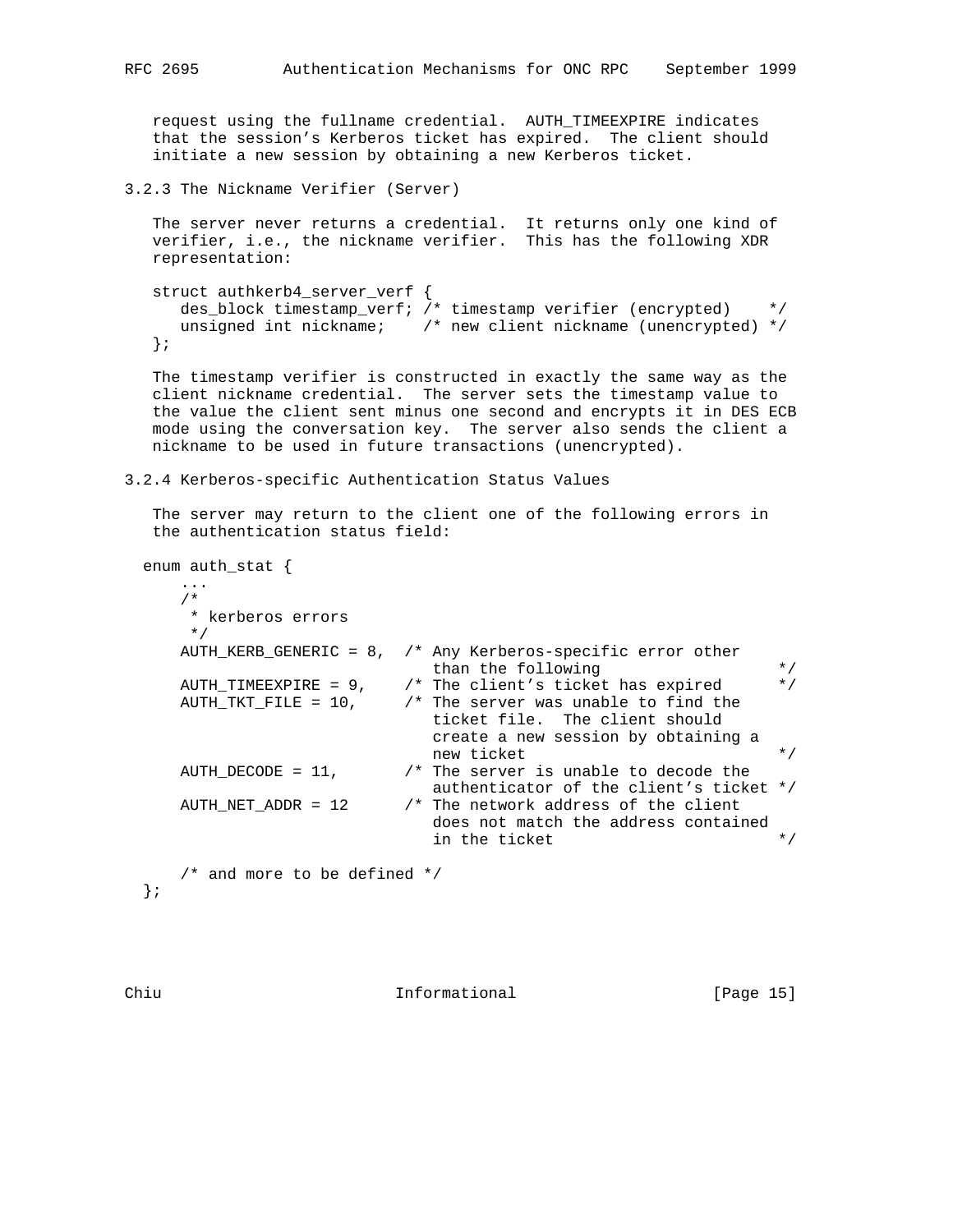#### 4. Security Considerations

 The DH authentication mechanism and the Kerberos V4 authentication mechanism are described in this document only for informational purposes.

 In addition to the weakness pointed out earlier in this document (see WARNING on page 1), the two security mechanisms described herein lack the support for integrity and privacy data protection. It is strongly recommended that new applications use more secure mechanisms, and that existing applications migrate to more robust mechanisms.

 The RPCSEC\_GSS ONC RPC security flavor, specified in RFC 2203, allows applications built on top of RPC to access security mechanisms that adhere to the GSS-API specification. It provides a GSS-API based security framework that allows for strong security mechanisms. RFC 1964 describes the Kerberos Version 5 GSS-API security mechanism which provides integrity and privacy, in addition to authentication. RFC 2623 [14] describes how Kerberos V5 is pluggued into RPCSEC\_GSS, and how the Version 2 and Version 3 of the NFS protocol use Kerberos V5 via RPCSEC\_GSS. The RPCSEC\_GSS/GSS-API/Kerberos-V5 stack provides a robust security mechanism for applications that require strong protection.

## 5. REFERENCES

- [1] Srinivasan, R., "Remote Procedure Call Protocol Version 2", RFC 1831, August 1995.
- [2] Srinivasan, R., "XDR: External Data Representation Standard", RFC 1832, August 1995.
- [3] Diffie & Hellman, "New Directions in Cryptography", IEEE Transactions on Information Theory IT-22, November 1976.
- [4] Mills, D., "Network Time Protocol (Version 3)", RFC 1305, March 1992.
- [5] National Bureau of Standards, "Data Encryption Standard", Federal Information Processing Standards Publication 46, January 1977.
- [6] Miller, S., Neuman, C., Schiller, J. and J. Saltzer, "Section E.2.1: Kerberos Authentication and Authorization System", December 1987.

Chiu **Informational** [Page 16]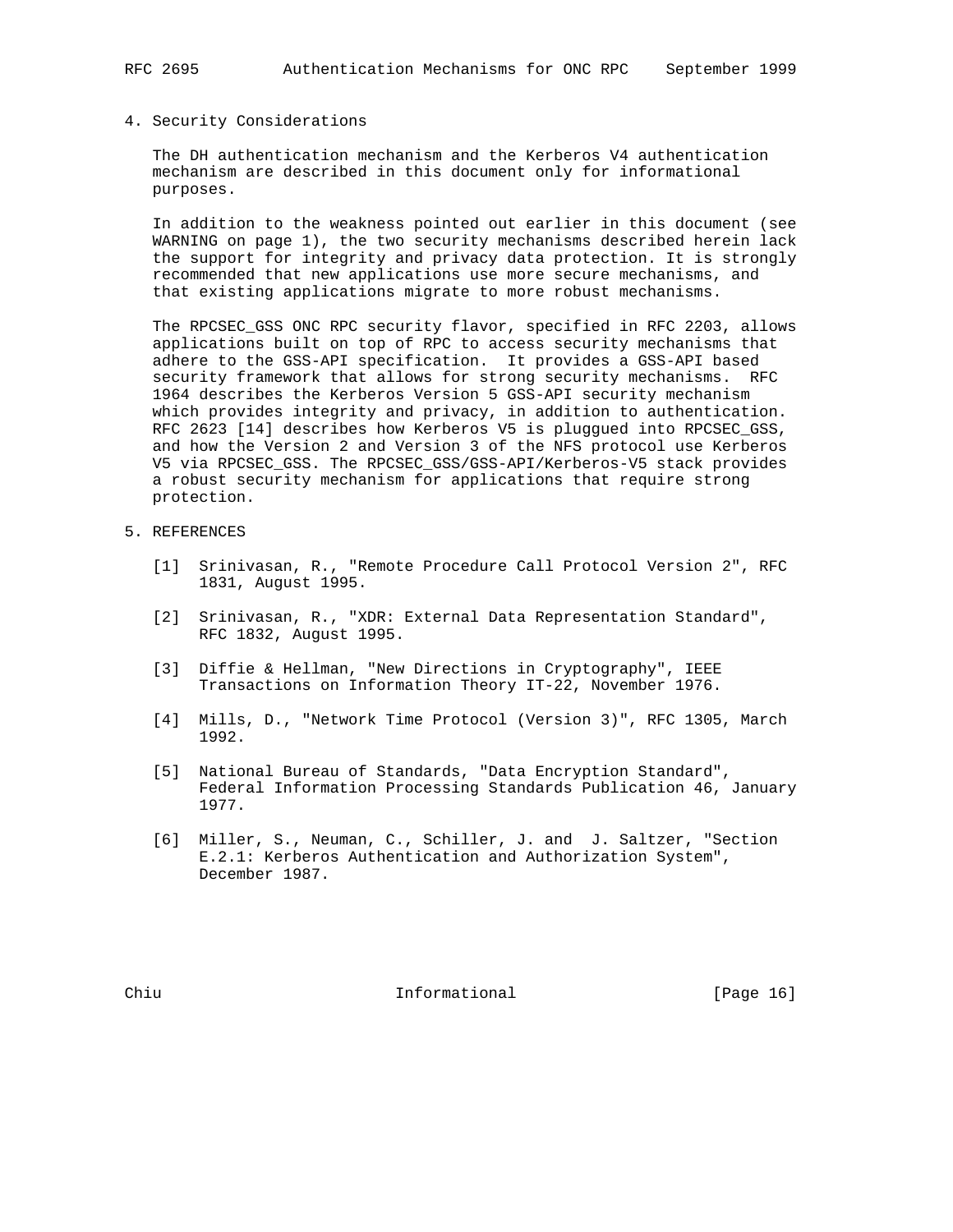- [7] Steiner, J., Neuman, C. and J. Schiller, "Kerberos: An Authentication Service for Open Network Systems", pp. 191-202 in Usenix Conference Proceedings, Dallas, Texas, February, 1988.
- [8] Kohl, J. and C. Neuman, "The Kerberos Network Authentication Service (V5)", RFC 1510, September 1993.
- [9] La Macchia, B.A., and Odlyzko, A.M., "Computation of Discrete Logarithms in Prime Fields", pp. 47-62 in "Designs, Codes and Cryptography", Kluwer Academic Publishers, 1991.
- [10] Cheswick, W.R., and Bellovin, S.M., "Firewalls and Internet Security," Addison-Wesley, 1995.
- [11] Linn, J., "The Kerberos Version 5 GSS-API Mechanism", RFC 1964, June 1996.
- [12] Linn, J., "Generic Security Service Application Program Interface, Version 2", RFC 2078, January 1997.
- [13] Eisler, M., Chiu, A., and Ling, L., "RPCSEC\_GSS Protocol Specification", RFC 2203, September 1997.
- [14] Eisler, M., "NFS Version 2 and Version 3 Security Issues and the NFS Protocol's Use of RPCSEC\_GSS and Kerberos V5", RFC 2623, June 1999.
- 6. AUTHOR'S ADDRESS

 Alex Chiu Sun Microsystems, Inc. 901 San Antonio Road Palo Alto, CA 94303

 Phone: +1 (650) 786-6465 EMail: alex.chiu@Eng.sun.com

Chiu **Informational** [Page 17]